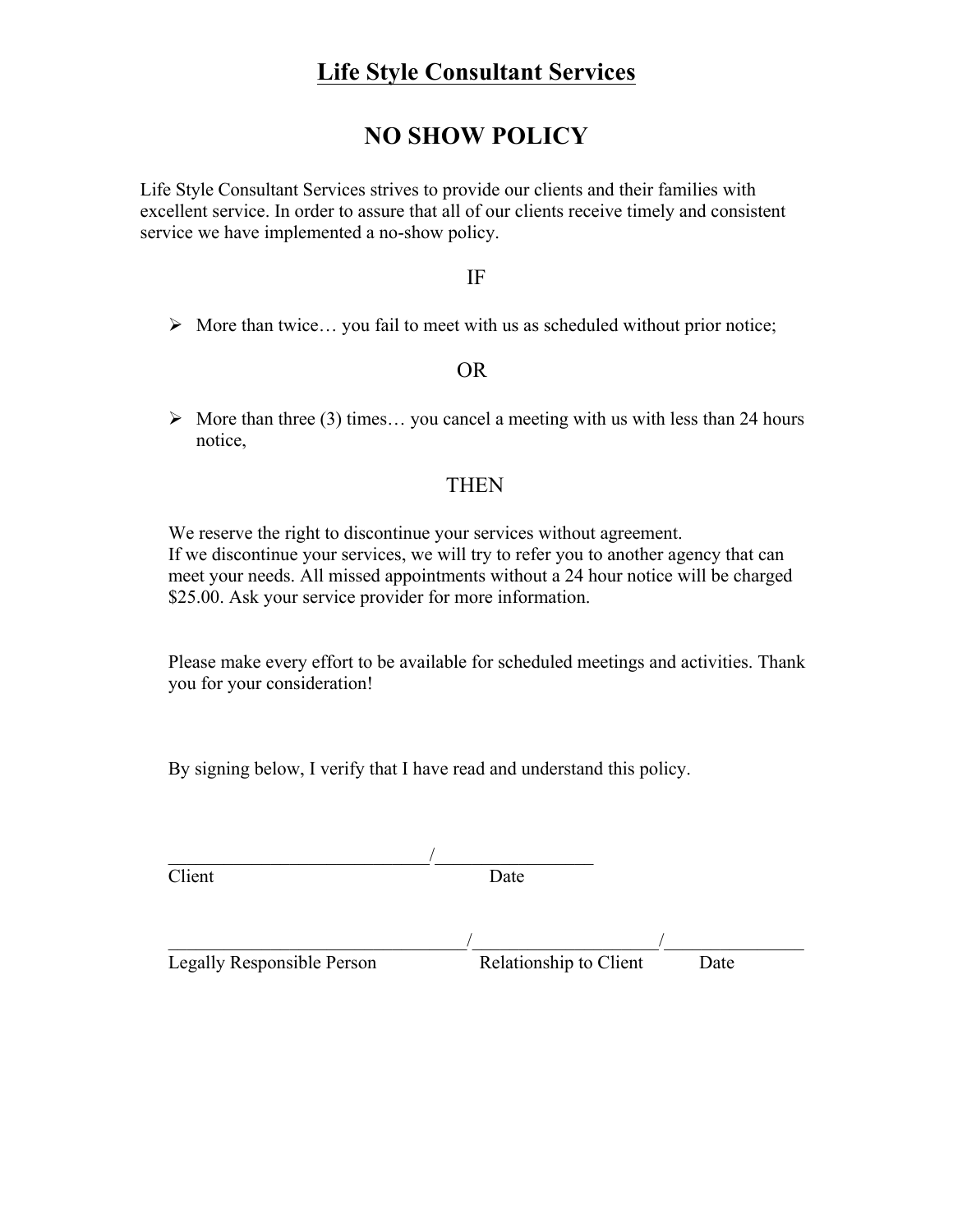# **Consent for Services**

| Client Name                                                              |                                                                                               |  |  |  |
|--------------------------------------------------------------------------|-----------------------------------------------------------------------------------------------|--|--|--|
|                                                                          | I, give consent to Life Style Consultant Services                                             |  |  |  |
|                                                                          | to provide services to the above named client. I have been informed of the scope              |  |  |  |
|                                                                          | and purpose of the service/s, and understand that I may withdraw my consent at any time.      |  |  |  |
| In addition, I understand I may refuse any services offered at any time. |                                                                                               |  |  |  |
| Signature                                                                | Date                                                                                          |  |  |  |
| Relationship to client (Self) _______ (Parent) _______                   |                                                                                               |  |  |  |
| Witness                                                                  | Date                                                                                          |  |  |  |
|                                                                          | FINANCIAL RELEASE/ FEE ASSESSMENT AND COLLECTION                                              |  |  |  |
|                                                                          | I further understand that Life Style may use confidential information about me to             |  |  |  |
|                                                                          | bill and be paid for services. I hereby consent for Life Style Consultant Services to release |  |  |  |
|                                                                          | Information to the funding source (list referring area program): ________________             |  |  |  |
|                                                                          | and for (referring area program):                                                             |  |  |  |
|                                                                          | to release information to the Life Style for this purpose.                                    |  |  |  |
|                                                                          | If client cannot pay the established fees, Life Style will negotiate a set fee with the       |  |  |  |
| client subject to the approval by the Management.                        |                                                                                               |  |  |  |
|                                                                          | Client Insurance: Policy #:                                                                   |  |  |  |
| Card Witnessed ________Yes __________No                                  | Initial:                                                                                      |  |  |  |
| <b>Client Signature</b>                                                  | Date                                                                                          |  |  |  |
| Guardian or Witness (if Guardian not self)                               | Date                                                                                          |  |  |  |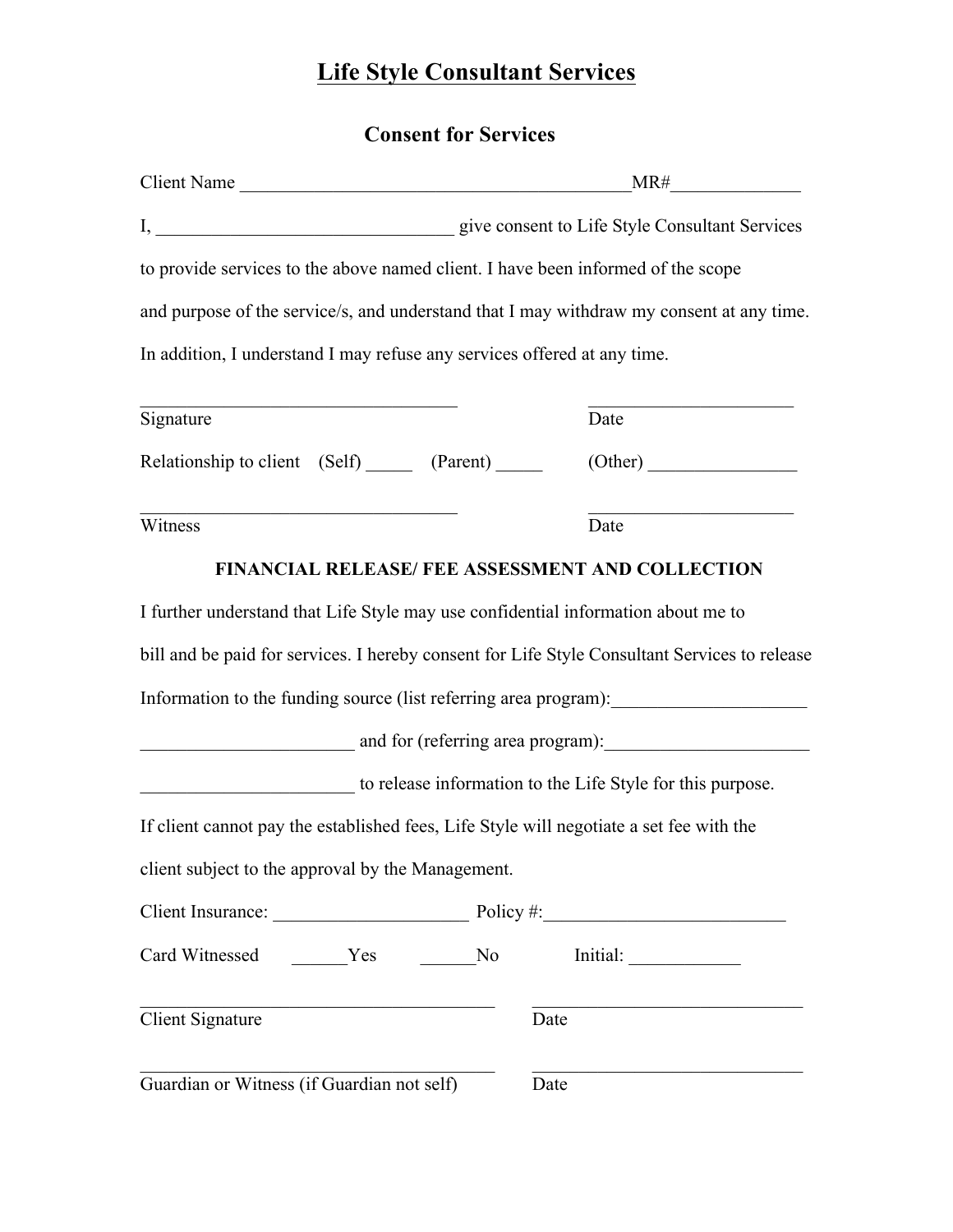#### INFORMED CONSENT FOR SERVICE DELIVERY AND CLIENT RIGHTS ACKNOWLEDGEMENT

Note: A copy of client rights brochure, Complaints brochure, client handbook and hippa policies should be given to the client or responsible person prior to the completion of this form.

| Name of Client: | 11ent# | OOB |
|-----------------|--------|-----|
|                 |        |     |

Name of legal Guardian \_\_\_\_\_\_\_\_\_\_\_\_\_\_\_\_\_\_\_\_\_\_\_\_\_\_\_\_\_\_

**PROGRAM**: I (We) give consent for the consent of the consent of the consent of the consent of the consent of the consent of the consent of the consent of the consent of the consent of the consent of the consent of the con

treatment and/or services from Life Style Consultant Services. The benefits of services have been explained, as ell as any potential risk or possible alternatives, I understand that I may request a copy of my service plan through the person responsible for my case. I (we) understand that this service is voluntary and that this consent may be withdrawn with written notification at any time. This consent is good for one year from the date of signing unless withdrawn sooner.

**INTERVENTIONS**: I (we) agree to allow LSCS permission to take photos of activities and events in which the client may participate to be used for community outreach and information.

**TRANSPORT**: I (we) give consent for LSCS to transport the client in a private vehicle so s/he may participate in outings, appointments, and other program activities, including transport to and from home. I (we) release LSCS and its employees from any liability for accident/injury to the client named as a result of such transport.

**FIRST AID**: I (we) authorize LSCS to obtain emergency medical, dental or mental health care. Including transportation, for this client, until me (we) can be reached to authorize further care. I (we) agree to assume all cost for such transportation until medical help arrives, in an emergency, I (we) want LSCS to contact:

| Name      |         | Address   | Telephone      |           | Relationship                                                                                             |
|-----------|---------|-----------|----------------|-----------|----------------------------------------------------------------------------------------------------------|
|           |         |           |                |           | If possible, I would like my hospital, physician and/or dentist noted below to treat me in an emergency. |
| Hospital  | City    | Telephone | <b>Dentist</b> | Address   | Phone                                                                                                    |
| Physician | Address |           |                | Telephone |                                                                                                          |

**Clients Rights**: My rights as a client were explained to me and a copy of those rights ere given to me (us). I (we) have received a copy of the (1) Client's Rights Brochure ("Your Rights as a Client "), (2) Grievances Procedure ("If your have a Complaint ") and (3) the Client Handbook which includes a summary of program rules, policies and guidelines of LSCS. HIPAA Privacy Rights: I (we) have received a written and oral explanation of Life Style Consultant Services Notice of HIPAA privacy Practice and I (we) have had an opportunity to ask questions about them.

PROGRAM CHOICE: I have been informed that I have a choice of providers and I have decided to receive my services from LSCS. If I decide to make a change, I can speak to my provider or to any staff member.

I hereby acknowledge that I understand and agree to these conditions, I have been informed of my client rights and I give my voluntary consent to receive service form LSCS.

|                                               |      | ЭR   |                                                        |
|-----------------------------------------------|------|------|--------------------------------------------------------|
| Client                                        | Date |      | Legally Responsible Person relationship to client Date |
|                                               |      |      |                                                        |
| Life Style Consultant Services Representative |      | Date |                                                        |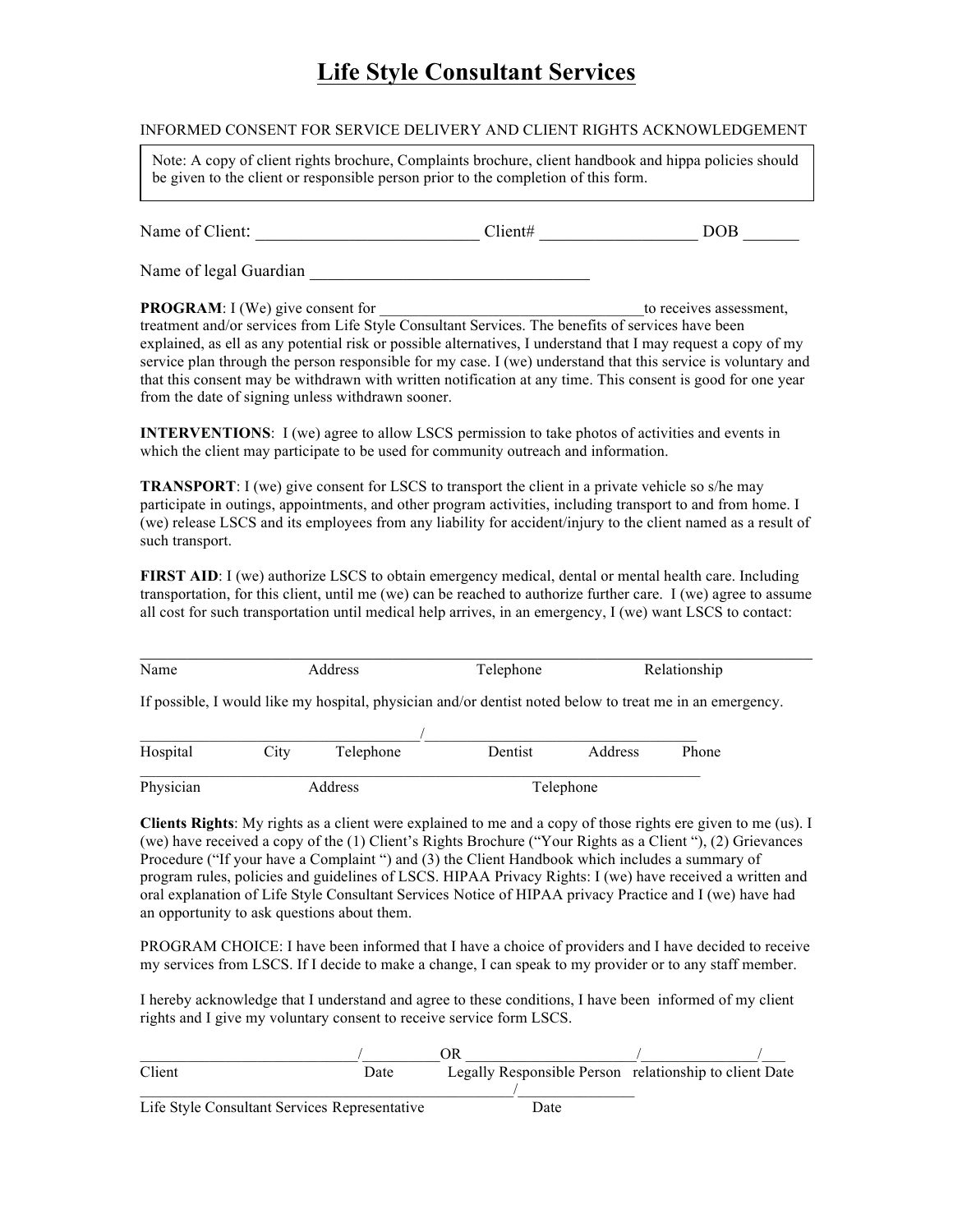## **SCREENING/ REFERRAL FORM**

|                                                                |  | Insurance Co. Policy #: 2000 Policy #:                                                                                                                                                    |  |  |
|----------------------------------------------------------------|--|-------------------------------------------------------------------------------------------------------------------------------------------------------------------------------------------|--|--|
| behavioral problems, abuse or neglect issues, other symptoms): |  | ** Presenting Problem: (include clinical justification for medical necessity for BHO services,<br>i.e. suicidal/homicidal ideation, SA issues, current or past treatment/providers/ meds, |  |  |
| Consumer made specific request for:                            |  |                                                                                                                                                                                           |  |  |
| <b>Assessment Services</b>                                     |  | <b>Testing</b>                                                                                                                                                                            |  |  |
| <b>Outpatient Services</b>                                     |  | Counseling                                                                                                                                                                                |  |  |
| 9204 Falls of the Neuse Rd<br>Ste 104<br>Raleigh, NC 27615     |  |                                                                                                                                                                                           |  |  |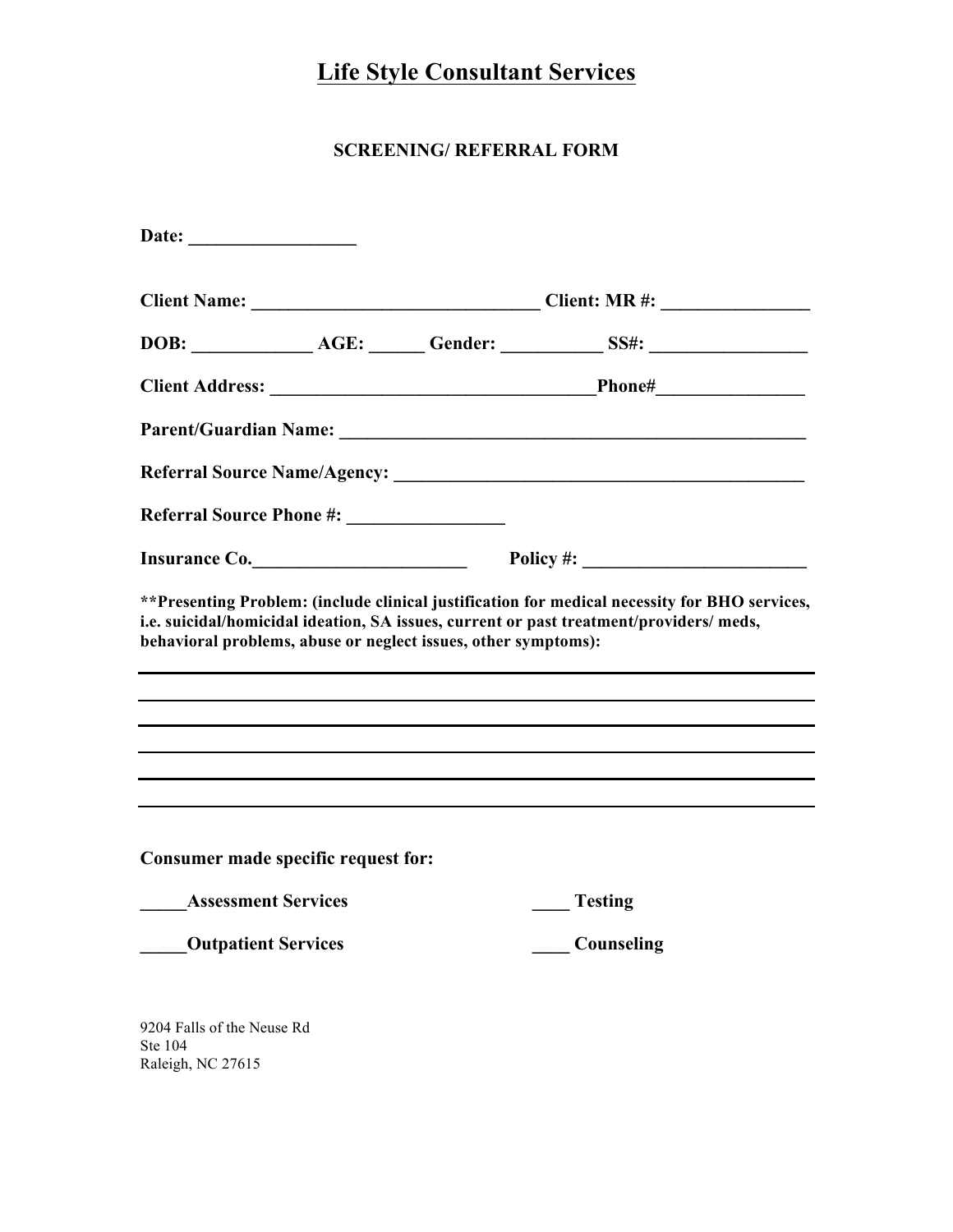# **NOTICE OF PRIVACY PRACTICES**

## **This Notice is Effective March 1, 2006**

#### **THIS NOTICE DESCRIBES HOW MEDICAL INFORMATION ABOUT YOU MAY BE USED AND DISCLOSED AND HOW YOU CAN GET ACCESS TO THIS INFORMATION.**

### **PLEASE REVIEW IT CAREFULLY.**

Life Style Consultant Services is required by law to protect the privacy of your medical records and other individually identifiable medical and personal information. This information may include information about the care and service LSCS provides to you, information about how Life Style Consultant Services is paid for the care and services provided to you, and information about any past, present, or future medical condition you may have. This is information is referred to as PROTECTED HEALTH INFORMATION or PHI.

LSCS is also required by law to provide you with this Notice of Privacy practices explaining our legal duties and privacy practices with respect to protected health information. We are legally required to follow the terms of this Notice. In other words, we are only allowed to use and disclose protected health information in the manner that we have described in this Notice.

**We may change the terms of this notice in the future. We reserve the right to make changes and to make the new Notice effective for all PHI that we maintain. If this Notice is changed, we will:**

> • Post the new Notice in the waiting area of the Life Style Consultant Services office in Raleigh North Carolina 27615

Have copies of the new Notice available upon request.

LSCS Notice of Privacy Practices Page 1 of 5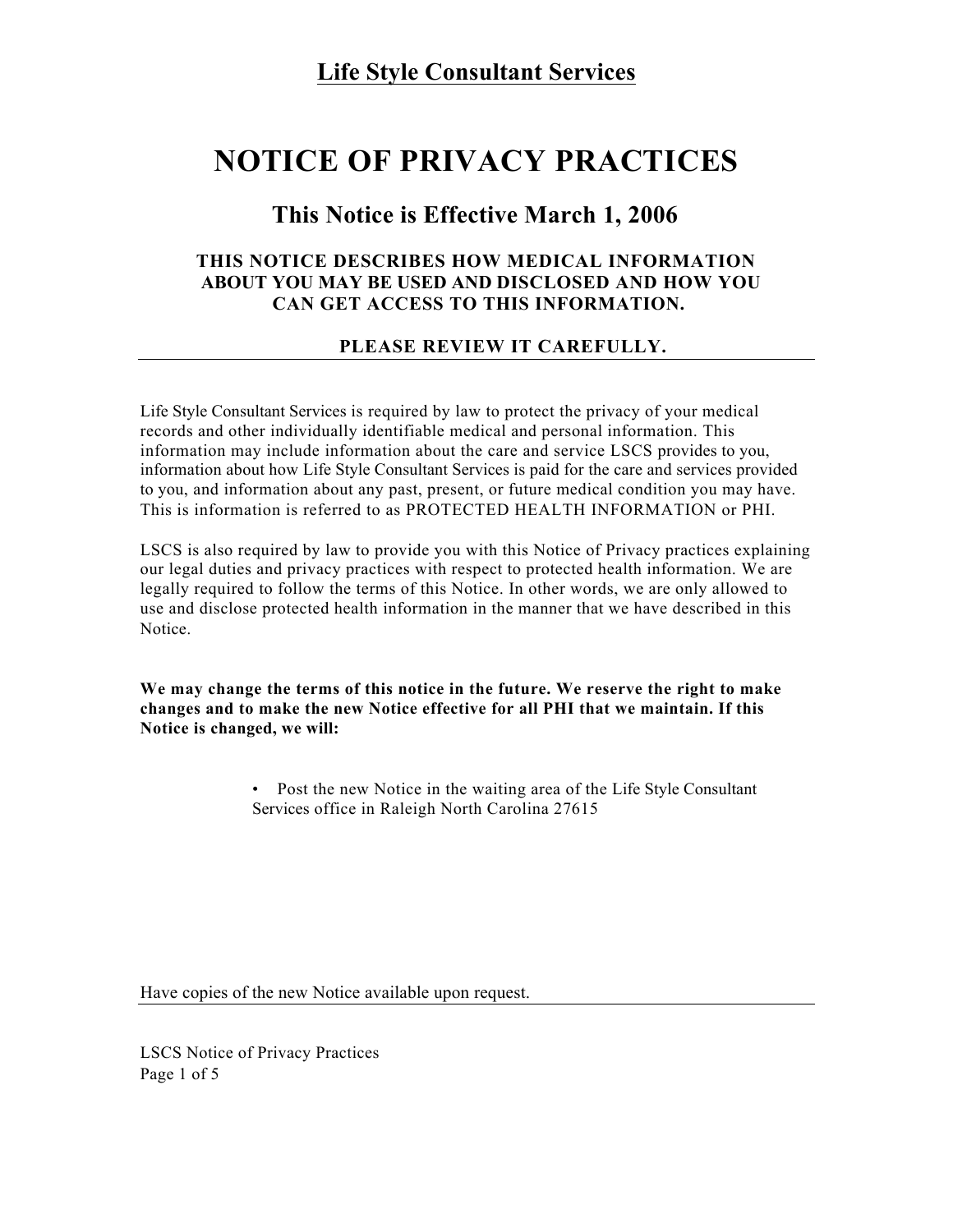## **Purposes of this Notice**

The pin-poses of this Notice are to:

- Discuss how we may use and disclose protected health information about you;
- Explain your rights with respect to protected health information about you; and
- Describe how and where you may file a privacy-related complaint.

#### **Contact Person**

If, at any time, you have questions about information in this Notice or about our privacy policies, procedures, or practices, you can contact Management by mail at:

LifeStyle Consultant Services 9204 Falls of the Neuse Rd Ste 104 Raleigh, NC 27615

### **Use and Disclosure of Protected Health Information**

This section of the Notice explains how LCS may use and disclose PHI about you. Protected Health Information may be used in certain ways without your authorization, as Summarized below.

#### Treatment Payment and Health Care Operations

The law allows LSCS to use and disclose PHI for treatment, payment, and health care operations without your prior permission or authorization. In other words, we may use or disclosure PHI about you to provide, manage, or coordinate your care and services. This may include communicating with other service providers regarding your care and treatment, and coordinating your care and services with other health care organizations, institutions, agencies, and practitioners.

LSCS may also use and disclose PHI about you to obtain payment for care and services that you receive. For example, we may use or disclose portions of your PHI to bill Medicaid, other state or federal programs, and private insurers to get paid for the care and services LSCS has provided to you.

LSCS may use PHI about you in other aspects of health care operations as well. For example, LSCS may use PHI to conduct internal quality assurance studies, evaluations,

LSCS Notice of Privacy Practices

Page 2 of 5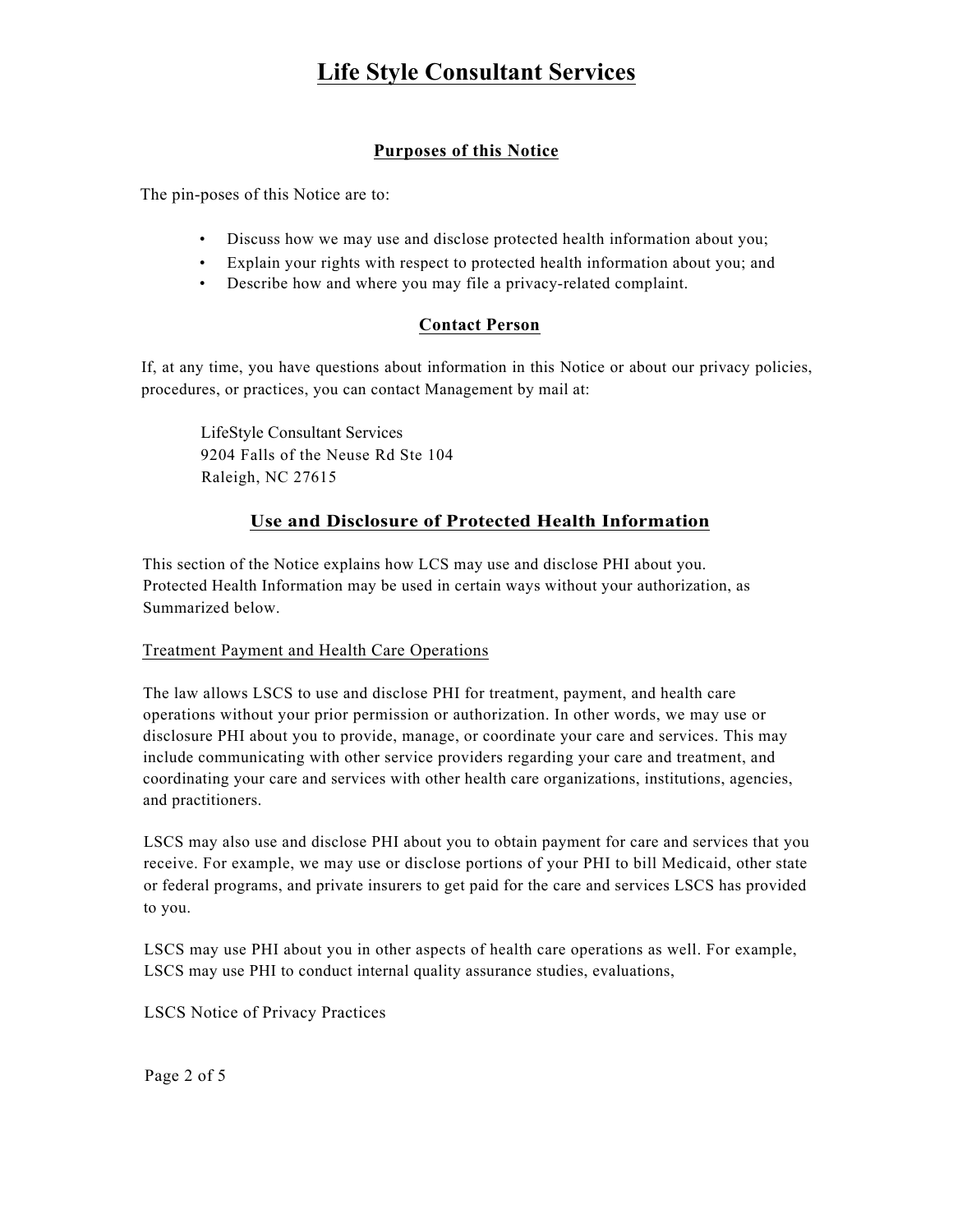#### Persons Involved in Your Care

If you are an unemancipated minor, LSCS may disclose PHI to your parent(s), guardian, or other legally responsible person.

LSCS will disclose PHI to an advocate, relative, or friend if authorized to do so by you or your legally responsible person if you are a minor.

#### Other Disclosures

LSCS may also disclose your PHI without your authorization under the following circumstances:

- **When** required by **law:** We may disclose PHI when a law requires we report information about suspected child abuse, neglect, or exploitation; domestic violence; suspected criminal activity; or in response to a court order.
- **For public health** activities: We may disclose PHI when we are required to collect information about disease or injury, or to report vital statistics to the public health authority.
- **For health** oversight **activities:** We may disclose PHI to our corporate office, or any federal or state advocacy office or regulatory agency that has legal authority to receive this information.
- **To avert threat to health and safety:** To avoid a serious threat to health or safety, we may disclose PHI as necessary to law enforcement or other persons who can reasonably prevent or lessen the threat of harm.
- **Relating to decedents:** We may disclose PHI relating to an individual's death to coroners, medical examiners, or funeral directors, and to organ procurement organizations relating to organ, eye, or tissue donations or transplants.
- **For research purposes:** In certain circumstances, as approved by LCSC and its corporate office, and under supervision of a privacy board, we may disclose PHI to assist medical and psychiatric research.
- **For specific government** functions: We may disclose information relating to eligibility and enrollment in certain government programs, to correctional facilities under certain circumstances, and for national security reasons, such as protection of the President.

### **ANY OTHER USE OR DISCLOSURE OF PROTECTED HEALTH INFORMATION REQUIRES A WRITTEN AUTHORIZATION SIGNED BY YOU OR BY YOUR PERSONAL REPRESENTATIVE**

**(Parent, Guardian, or Individual with Health Care Power of Attorney)**

LSCS Notice of Privacy Practice Page 3of 5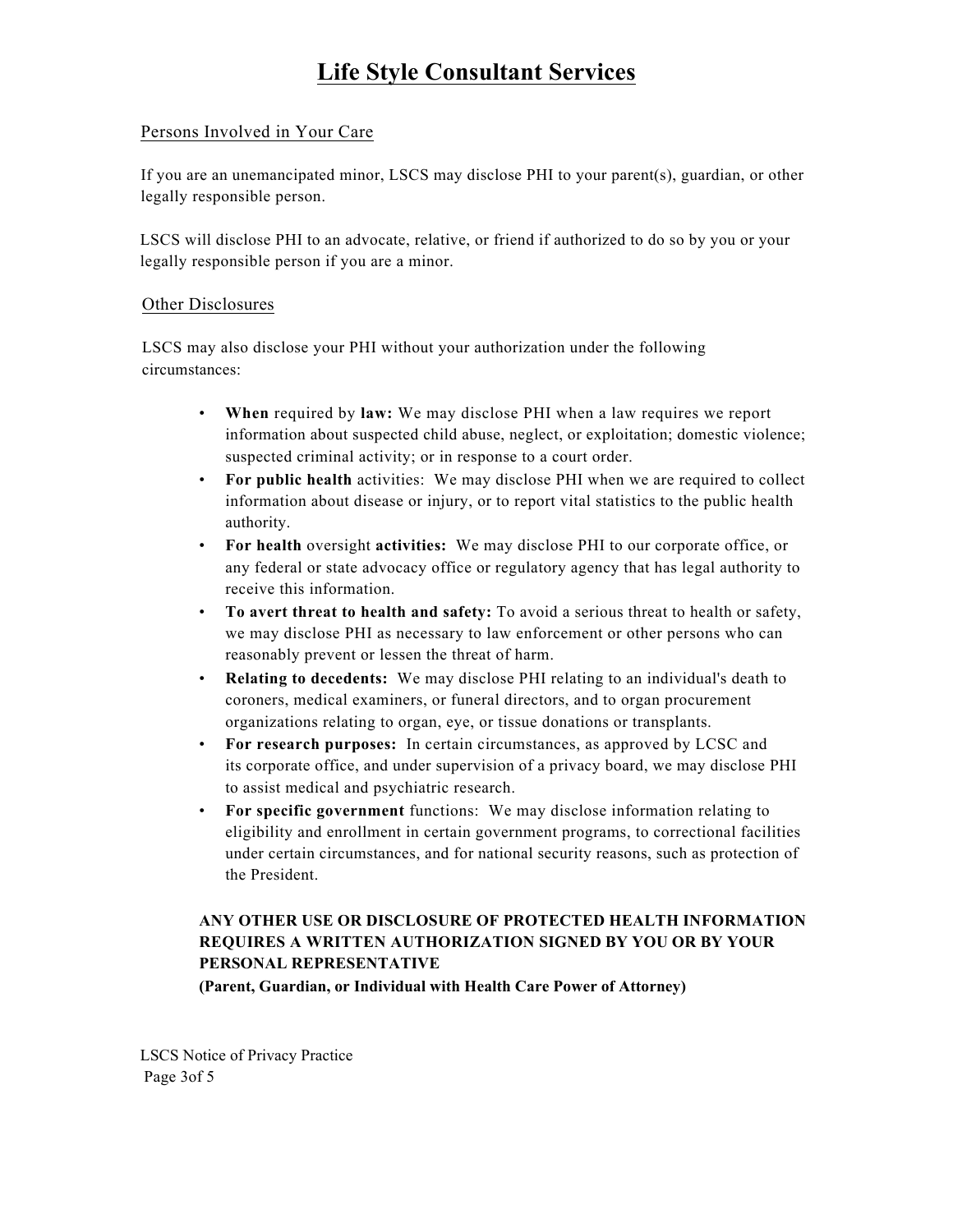#### **You're Rights Regarding Protected Health Information**

You have the following rights relating to your protected health information:

**Right to a copy of this Notice:** You have the right to have a paper copy of LSCS Notice of Privacy Practices at any time. In addition, a copy of this Notice will always be posted in the waiting area of each regional office. If you would like to have a copy of our Notice, ask the receptionist, or contact LSCS Management at the telephone number or address provided on page 2 of this Notice.

**To request restrictions on the uses and disclosures of your PHI:** You have the right to request that LSCS limit how we use or disclose your PHI. We will consider your request, but we are not legally bound to agree to the restriction. To the extent that we do agree to any restrictions on the use or disclosure of your PHI, we will put the agreement in writing and abide by it except in emergency situations. We cannot agree to limit uses and disclosures that are required by law. **To choose how we contact you:** You have the right to request that LSCS send you information at an alternative address or by an alternative means. We must agree to your request as long as it is reasonably easy for us to do so. **To inspect and copy you're PHI:** Unless your access to your record, or portions of your record, is restricted for clear and documented treatment reasons, you have the right to see your PHI. Your request to inspect your PHI must be in writing. LSCS will respond to your request within 30 days. If we deny your access, we will give you written reasons for the denial and explain your right to have the denial reviewed. If you want copies of your PHI, a charge for coping may be imposed, but may be waived depending on your circumstances. You have the right to choose what portions of your information you want copied and to have prior information on the cost of copying.

**To request amendment of your PHI:** If you believe there is a mistake or that relevant information is missing in our record of your PHI, you may request, m writing, that we correct or add to the record. We will respond within 30 days of receiving your request. LSCS may deny your request if we determine that the PHI is: (1) correct and complete; (2) not created by us and/or not part of our records; or (3) not permitted to be disclosed. Any denial will state the reasons for denial and explain your rights to have the request and denial, along with any statement or response that you provide, appended to your PHI. If we approve the request for amendment, we will change the PHI and so inform you, and tell others that need to know about the change in the PHI.

**To an accounting of disclosures:** You have the right to receive an accounting of disclosures that we have made for the previous six years. Your request for an accounting of disclosures must be in writing. We will respond to your request within 30 days. The accounting will not include disclosures made before April 14, 2003; disclosures for treatment, payment. And health care operations; disclosures made to law enforcement officer s; and disclosures made for national security purposes.

LSCS Notice of Privacy Practices Page 4 of 5